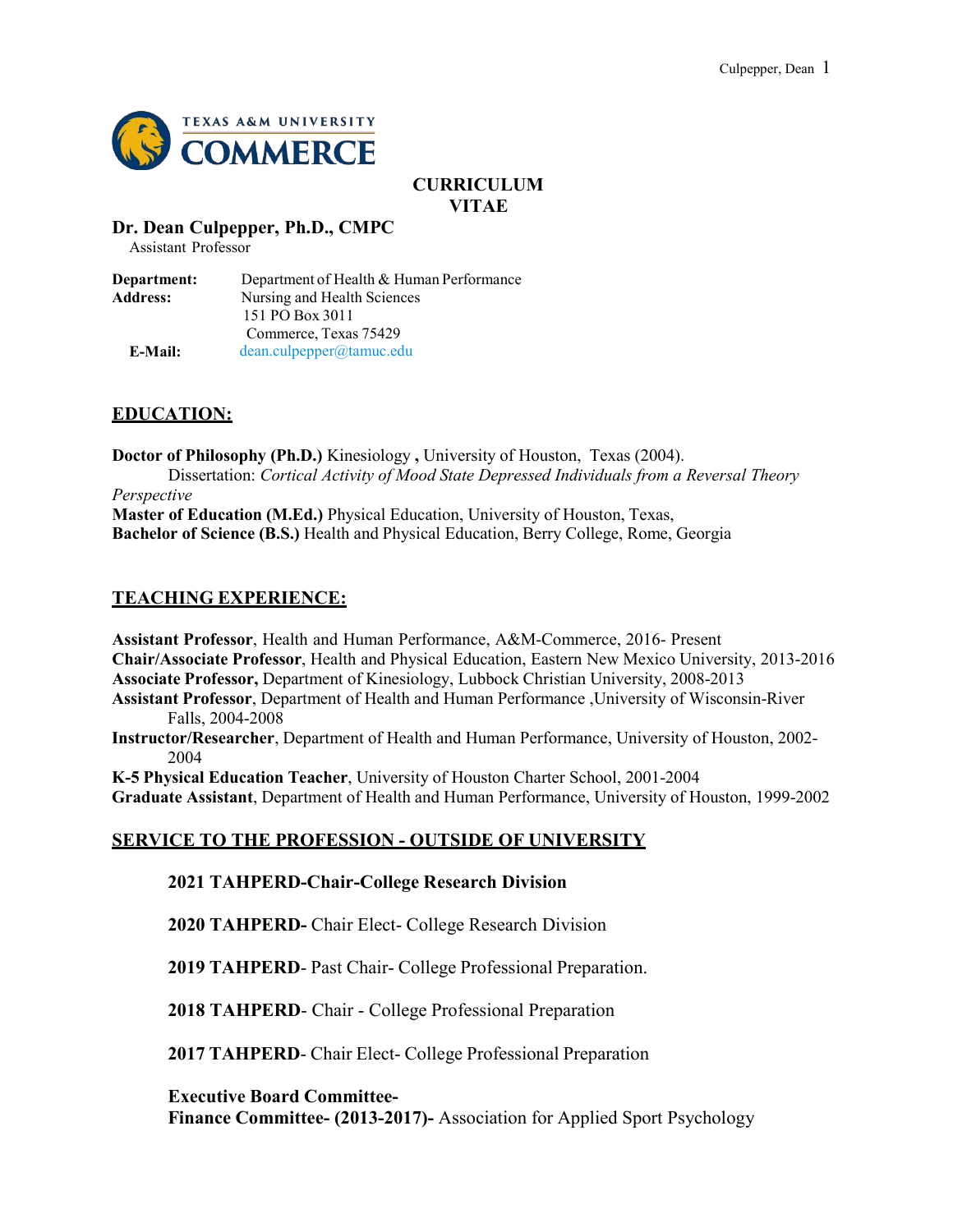**Past-Chair (2012)-** Assessment Section-College Division-Texas Association of Health, Physical Education, Recreation, and Dance

**Chair (2011)**- Assessment Section-College Division-Texas Association of Health, Physical Education, Recreation, and Dance

**Chair-Elect (2010)**--Assessment Section-College Division-Texas Association of Health, Physical Education, Recreation, and Dance

**Secretary (2009)** --Assessment Section-College Division-Texas Association of Health, Physical Education, Recreation, and Dance

**Member (2005-present)—**SIGs, Applied Sport Psychology- Physiology

**President (2006)-** Physical Education Division- Wisconsin Health, Physical Education, Recreation, and Dance

#### **PETE / ACCREDITATION EXPERIENCE**

**NASPE- PETE**-Led our department through accreditation by writing report, rubrics, assessments, and overall review process.

**North Central Association (NCA)**-College Assessment Chair- Supervised assessment plans for each department within the College of Education. During the site visit, answered detailed questions regarding assessment plans and data.

**Southern Association of Colleges and Schools (SACS)**- Quality Enhancement Plan Co-Coordinator and Chair of the QEP assessment committee.

#### **MANUSCRIPTS SUBMITTED**

Woodstock, M., Wachira, E., & **Culpepper, D.** *Taking a Nutrition Course has No Effect on Nutrition Knowledge.* American Journal of Nutrition and Education

#### **PUBLISHED PAPERS/ARTICLES**

Rosselli, A., Roberts, S., Wachira, E., Prewitt, S., **Culpepper, D.,** Mackenzie, M., & Bolton, C. (2022). *Can Participating in a Wheelchair Basketball Tournament Improve Perceptions ofIndividuals with Disabilities: A Quantitative Analysis.* NAKHE International Journal.

Kimbrough, S., **Culpepper, D.,** Varone, N. (2021). Procrastination and Posting Day on Overall Course Performance. *Journal of Social Sciences and Humanities. for Kinesiology in Higher Education. for Kinesiology in Higher Education.* Vol 7, N 1, pp 21-24.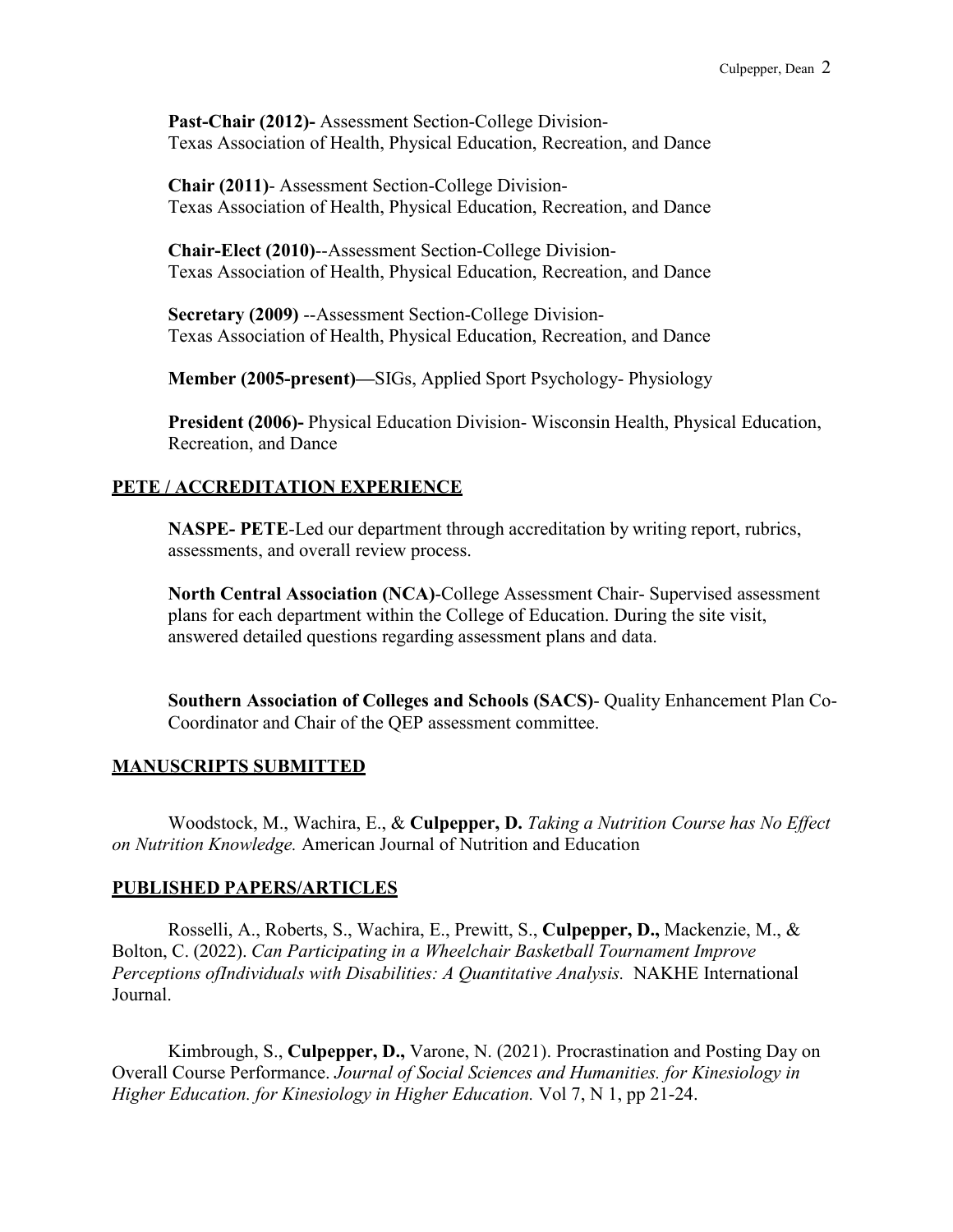**Culpepper, D.,** Killion, L., & Wachira, E. (2020). Bullying Behaviors in Physical Education: A Tempest in the Making*. American Journal of Educational Science.* Vol. 6(1): 1-5. ISSN: 2381-7135

Killion, L. & **Culpepper, D.** (2019). Peer Bullying Dilemma: To Report or Not to Report? *International Journal of Applied Science and Research.* Vol. 2(6): 125-129

Rosselli, A., Prewitt, S., & **Culpepper, D.** (2018). The Effects of Moderate Exercise on Depressive Symptoms. *Advances in Applied Psychology.* Vol 3(3): 34-37.

**Culpepper, D.** & Killion, L. (2018). Physical Activity in Pre-school Children: Role of the Teacher during Free Play. *Journal of Sports Science.* Vol. 6: 144-148. DOI: 10.17265/2332- 7839/2018.03.002

Bell, J., Prewitt, S., Bernhardt, V., & **Culpepper, D.** (2018). The Relationship of Athlete Identify and Career Exploration and Engagement of NCAA Division II Athletes. *International Journal of Exercise Science.* Vol 11(5): 493-502.

Rosselli, A., **Culpepper, D**., Roberts, S., Killion, L. & Bolton, C. (2018). Determinants of Fan Attendance to Collegiate Sporting Events: Practical applications for Small Colleges. *Texas Association HPERD Journal.*

Kimbrough, S., **Culpepper, D**., & Crutcher, T. (2017). Students' Perception of Cell Phones in the Classroom. *International Journal of Humanities, Social Sciences and Education*

**Culpepper, D.** & Killion, L. (2017). Effects of Exercise on Risk-Taking. *Physical Activity Review.* Vol. 4. I 1. DOI:<http://dx.doi.org/10.16926/par.2017.05.01>

**Culpepper, D**. (2017). Physical Activity and Ethnicity as Determinants for Depressive Symptoms. 18(6):1-6. ISSN: 2231-0843, NLM ID: 101664541

Killion, L. & **Culpepper, D**. (2017). Body Image in Division I Male Athletes: Why is Baseball High and Outside? *The Sport Journal.* [http://thesportjournal.org/article/body-image-in](http://thesportjournal.org/article/body-image-in-division-i-male-athletes-why-is-baseball-high-and-outside/)[division-i-male-athletes-why-is-baseball-high-and-outside/](http://thesportjournal.org/article/body-image-in-division-i-male-athletes-why-is-baseball-high-and-outside/)

**Culpepper, D**. & Killion, L. (2016). 21st Century Sport: Microsystem or Macrosystem? *The Sport Journal*. [http://thesportjournal.org/article/21st-century-sport-microsystem-or](http://thesportjournal.org/article/21st-century-sport-microsystem-or-macrosystem/)[macrosystem/](http://thesportjournal.org/article/21st-century-sport-microsystem-or-macrosystem/)

**Culpepper, D.O.** & Killion, L.E. (2015) *It's Not Me, It's You: The Disconnect of Physical Education Teachers to Physical Activity in the Gym.* Sport, 3, 302-311; doi: 10.3390/sports3040302.

Killion, L. & **Culpepper, D.** (2014). Comparison of body image perceptions for female competitive dancers, fitness cohort, and non-dancers in a college population. *The Sport Journal 17*(1), retrieved from URL <http://thesportjournal.org/?s=Killion>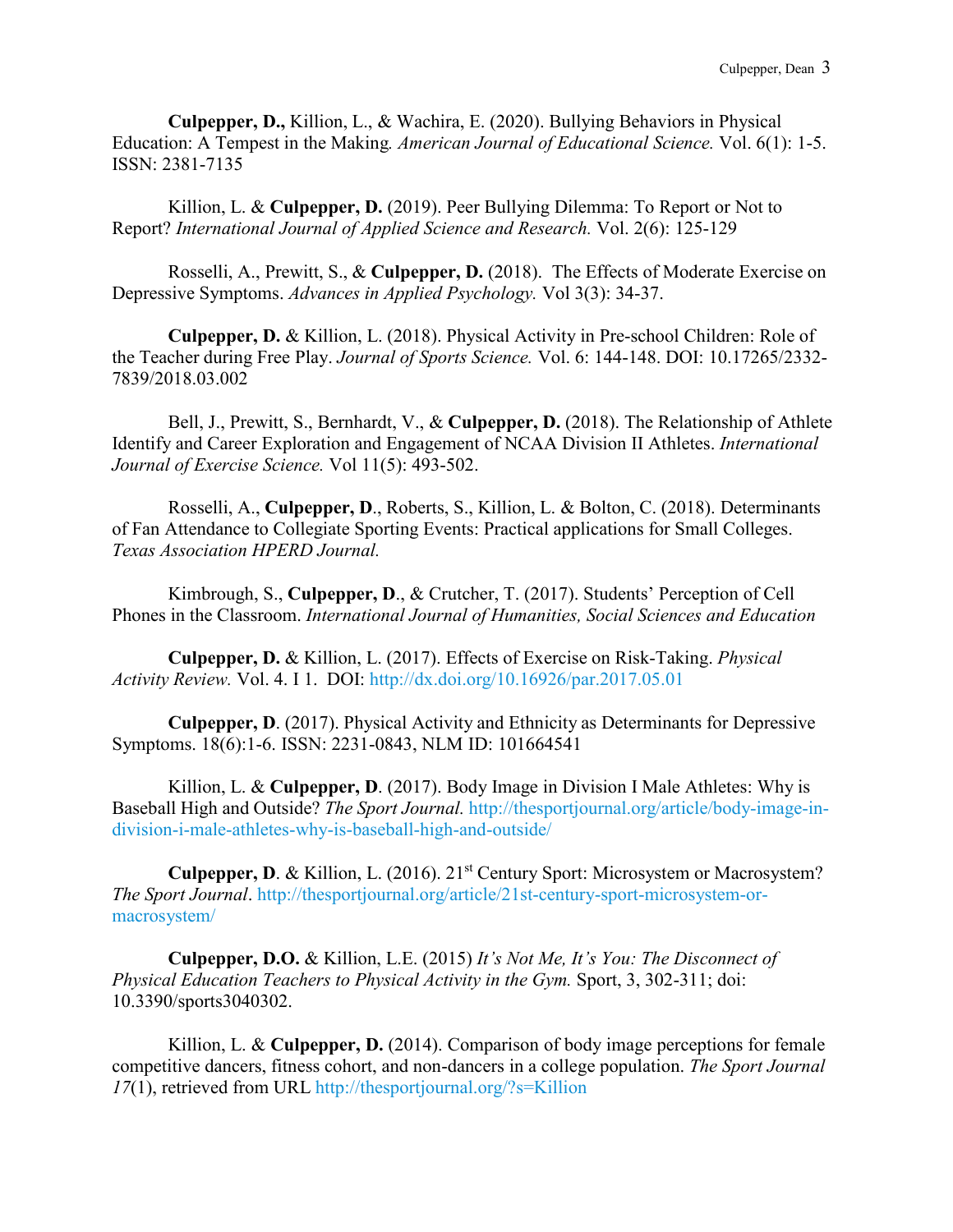Long, J.D., Boswell, C., Rogers, T., Littlefield, L., Estep, G., Shriver, B., Roman-Shriver, C., **Culpepper, D**.**O**., Kuenzi, G., & Song, H. (2012). Effectiveness of Cell Phones and Mypyramidtracker.gov to Estimate Fruit and Vegetable Intake. *Applied Nursing Research.* (in press). DOI: 10:1016/j.apnr.2012.08.002.

Jevas, S., **Culpepper, D.O.,** & Archer, K. (2012). Disordered Eating and Body Image Disturbances in NCAA Division I and III Male Athletes. Journal of Sport Psychology.

Archer, K., Jevas, S**., Culpepper, D.O**. (2011*). [Body Image Disturbances in NCAA](http://thesportjournal.org/article/body-image-disturbances-ncaa-division-i-and-iii-female-athletes) Division I and III [Female Athletes](http://thesportjournal.org/article/body-image-disturbances-ncaa-division-i-and-iii-female-athletes)*.**.** The Sport Journal. Vol. 14

**Culpepper, D.O.,** Tarr, S. J., & Killion, L. (2011). *The Role of Various Curriculum Models on Physical Activity Levels*. The Physical Educator, Vol. 68., n. 3., p163-171

Culpepper, M.M. & **Culpepper, D.O.** (2011) Health Habits Report: Lubbock Christian University Executive Summary Spring 2011.

**Culpepper, D.O**., Lee, J.T., & Pease D. G. (2010) Cortical Activity of Individuals While Watching a Roller Coaster Video. Perceptual and Motor Skills.

**Culpepper, D.O**. & Killion, L. (2010) A Comparison of Body Image Perception in for Dancers, Journal of Dance Medicine and Science, Vol 45. N 1., p 23-32.

**Culpepper, D.O.** (2006). Mood State Depressed Individuals from a Reversal Theory Perspective. Dissertation. University of Houston

**Culpepper, D.O.** (2006). Editorial. Idea Exchange, Strategies.

#### **UNDERGRADUATE RESEARCH**

#### **National Conference on Undergraduate Research (NCUR)**

Massey, Aaron (2015) InService Teachers Physical Activity During Free Time.

Mannon, Sarah (2013) Risk Taking Effects of Exercise, LaCrosse, WI, Lecture

Kender, Caitlin. (2012) Fan Attendance Determinants at a Small Christian College. Ogden, UT. Lecture

Becker, Shawna and Vega, Angel. (2012) The Effects of Moderate Exercise on Mood State Depression. Ogden, UT. Lecture

Bulter, Katie. (2010). Body Image Satisfaction and Eating Characteristics of High School and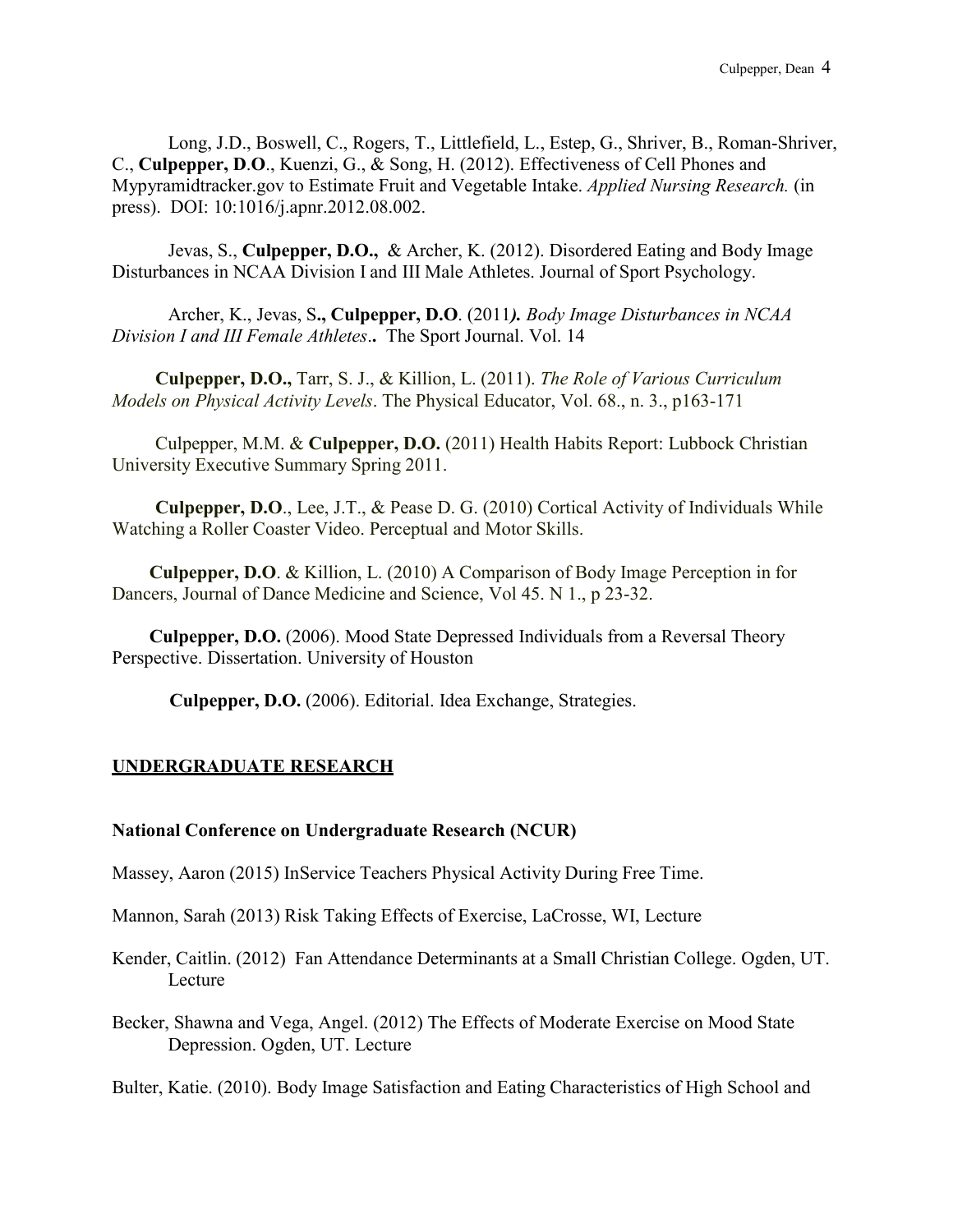College Students. Missoula, MT. Lecture

#### **Texas Association of Health Physical Education, Recreation, and Dance (TAHPERD)**

\*Kender, Caitlin (2012) Where have they gone? Qualitative Review of Fan Attendance. *Texas Association HPERD Journal. Supplement. Vol. 81, n 1*.

\*Durham, Wes (2011). Developmental Sequence of the Jump Shot. *Texas Association HPERD Journal. Supplement. Vol. 80, n 1*.

\*Voted Top Undergraduate Research Award by TAHPERD Research Committee.

#### **PROFESSIONAL PRESENTATIONS**

## **International**

JoAnn Long, Gina Kuenzi, Carol Boswell, Gary Estep, Laurel Littlefield, Toby Rogers, & **Dean Culpepper**. *Technology-Based Methods for Measurement of Fruit and Vegetable Consumption: A Preliminary Report,* Sigma Theta Tau International's 22nd International Nursing Research Congress, Cancun, Mexico. July 11-15, 2011

International Reversal Theory Conferences are held every two years. Kim Archer, Stephanie Jevas, & **Dean Culpepper**: *Overweight Preoccupation and Body Satisfaction in Division I and Division III Collegiate Athletes from a Reversal Theory Perspective*. 14th - 8-11 July 2009 - New Orleans, Louisiana, USA

## **National**

Rosselli, A; Prewitt, S., & **Culpepper D.** (2021). Setting Junior Faculty up for Research Success: Strategies for 'Teaching Institutions' *National Association for Kinesiology in Higher Education.* Virtual.

Killion, L. & **Culpepper D.** (2019). Bullying Behaviors: Tempest in the Making: *Consortium of State Organizations for Texas Teacher Education.* Frisco, TX.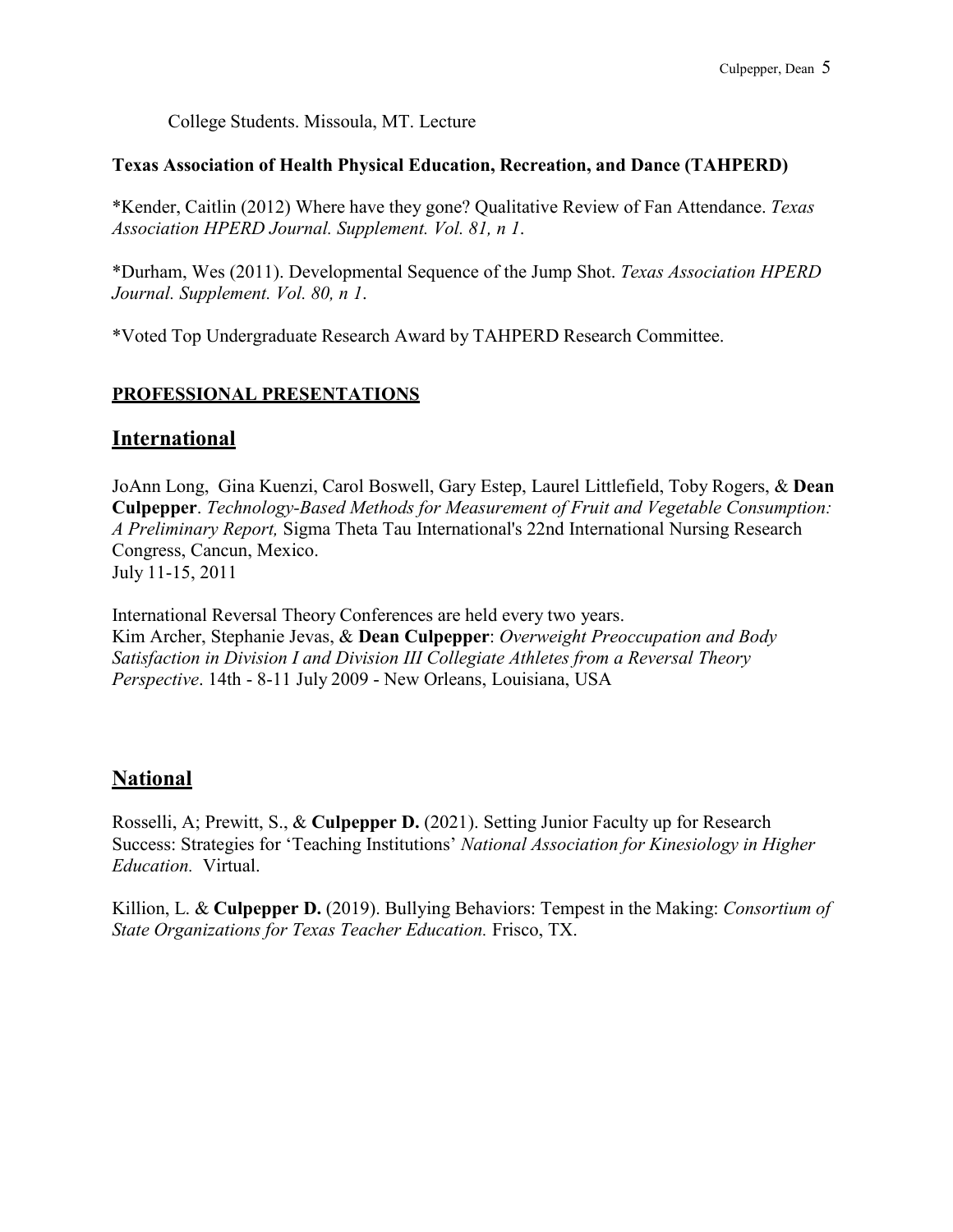Killion, L. & **Culpepper D.** (2019). Prevalence of Peer Bullying in a South Texas High School. *Critical Dialoges and Action on Safety and Mental Health Challenges in Schools.* Texas A&M University, College Station, TX.

Roberts, S., **Culpepper, D**., Killion, L. (2019). Profile of a Cheat. *North America Coach Development Summit.* Colorado Springs, CO.

**Culpepper, D.,** Roberts, S., Bolton, C., & Killion, L. (2018). Cheating and Moral Reasoning in Youth Soccer. *North American Coach Development Summit. United States Center for Coaching Excellence*. Orlando, FL.

**Culpepper, D.** & Killion, L. (2018). Department Chairs' View of the Importance of Research at Primary Teaching Universities. *Building Professional Communities Through Collaborationa and Communication. National Association for Kinesiology in Higher Education*. Phoenix, AZ.

**Culpepper, D** & Killion, L (2017). How a Win at All Costs Mentality is Effecting Your Classroom. National Association for Kinesiology in Higher Education. Orlando, Florida.

Rosselli, A., **Culpepper, D**., Roberts, S., Killion, L. & Bolton, C. (2017). Determinants of Fan Attendance to Collegiate Sporting Events: Practical Applications for Colleges and High Schools. United States Center for Coaching Excellence: National Coaching Conference. Life University-Atlanta, Georgia.

**Culpepper, D**. & Killion, L (2017). Phenomenological Approach to Athlete Bullying. United States Center for Coaching Excellence: National Coaching Conference. Life University-Atlanta, Georgia.

**Culpepper, D**. & Killion, L. (2017). Athlete Intimidation: A Reversal Theory Approach. *North American Society for Psychology of Sport and Physical Activity, NASPSPA. 50th Anniversary* Conference, San Diego, California.

Wall, S., **Culpepper, D.,** Birky, B., Gard, E. (2016). Physical Activity Levels of Preschoolers and Early Childhood Education Students During Outdoor Play Sessions at a University Lab School. *North American Society for the Psychology of Sport and Physical Activity. NASPSPA.* Montreal, Quebec.

**Culpepper, D.O.** & Killion, L. (2016). Perceived Experiences of Bullying in P. E. Among Latino Adolescents*. SHAPE America – Society of Health and Physical Educators*. Minneapolis, MN

**Culpepper, D.O.** & Killion, L. (2015). A Comparison of Body Image Perception for Female Competitive Cheer, Group-Fitness, and Non-Fitness in a College Population. Poster. *Association of Applied Sport Psychology* Indianapolis, IN.

**Culpepper, D.O.** & Killion, L. (2015). 21st Century Sport: Micro or Macro System? Poster. SHAPE America *– Society of Health and Physical Educators*. Seattle, WA.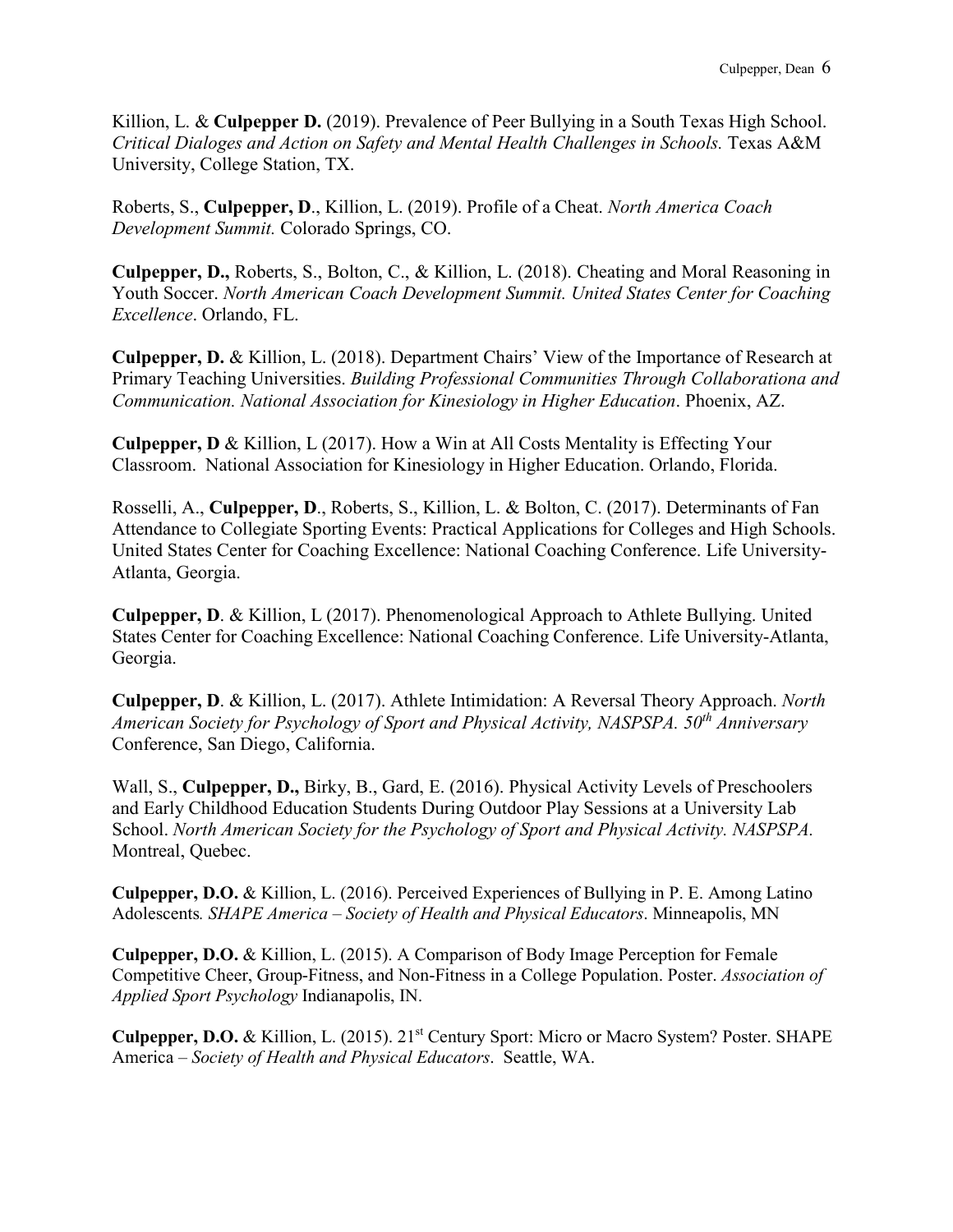**Culpepper, D.O.,** Durham, W., & Mannon, S. (2014) Exercise's Effects on Risk-Taking in Athletes and Non-Athletes. Poster. *SHAPE America – Society of Health and Physical Educators*. St. Louis, MO

**Culpepper, D.O.** & Killion, L. (2013). Body Image Differences of Division I Athletes. *Association of Applied Sport Psychology*. Lecture. New Orleans, LA.

**Culpepper, D.O.** & Bonner, S. (2013) Extended Midadolescence & Entering College Students: Quantitative Evidence of Diminished Logical & Moral Cognitive Development.Lecture *American Youth Ministry Education Conference*. Chicago, IL

Bonner, S., **Culpepper, D.O., &** Gredenburg, B. (2013). Why They Seem Like 10<sup>th</sup> Graders: Extended Midadolescence and Entering College Students. Lecture. Southern Association of Colleges and Schools Commission on Colleges. Atlanta, GA.

Kender, C., **Culpeper, D.O**., & Killion, L. (2012). Determinants of Fan Attendance to Collegiate Sporting Events. *Texas Association of Health Physical Education Recreation and Dance*.

Top Characteristics that Physical Education Teachers Should Possess (2009) – **Dean O. Culpepper, Lubbock Christian University**; Susan J. Tarr, St. Cloud State University; Lorraine Killion, Lamar University. *National Physical Education Teacher Education Conference,* Myrtle Beach, SC

**Culpepper, D.O.** & Killion, K. (2008). Reversal Theory: The Role of Metamotivational States in BMI. Poster. Association for Applied Sport Psychology, St. Louis, MO.

**Culpepper, D.O.** (2007). Cortical Activity of Mood State Depressed Individuals from a Reversal Theory Perspective. Poster. Association for Applied Sport Psychology, Louisville, KY.

**Culpepper, D.O.** & Killion, L.E. (2006). A Comparison of Body Image Perception for Female Competitive Dancers, Fitness Cohort, and Non-Dancers in a College Population. Free Communication. Association for the Advancement of Applied Sport Psychology, Miami, FL.

**Culpepper, D.O.** & Pease, D.G. (2006). Mood State Depression and RT investigated using EEG. Instrumentation in RT, Shreveport, LA.

**Culpepper, D.O.** & Killion, L.E. (2006). Body Dissatisfaction in Young Adults: A Reversal Theory Perspective. Instrumentation in RT, Shreveport, LA.

**Culpepper, D. O.** & Killion, L. E (2006). Body Dissatisfaction in Young Adults: A Reversal Theory Perspective. Free Communication at the AAHPERD National Convention Research Consortium, Salt Lake City, UT.

Killion, L. E. & **Culpepper, D. O.** (2006). Overweight Status as a Determinant for Opposite Sex Body Type Preference in Minority High School Students. Free Communication at the AAHPERD National Convention Research Consortium, Salt Lake City, UT.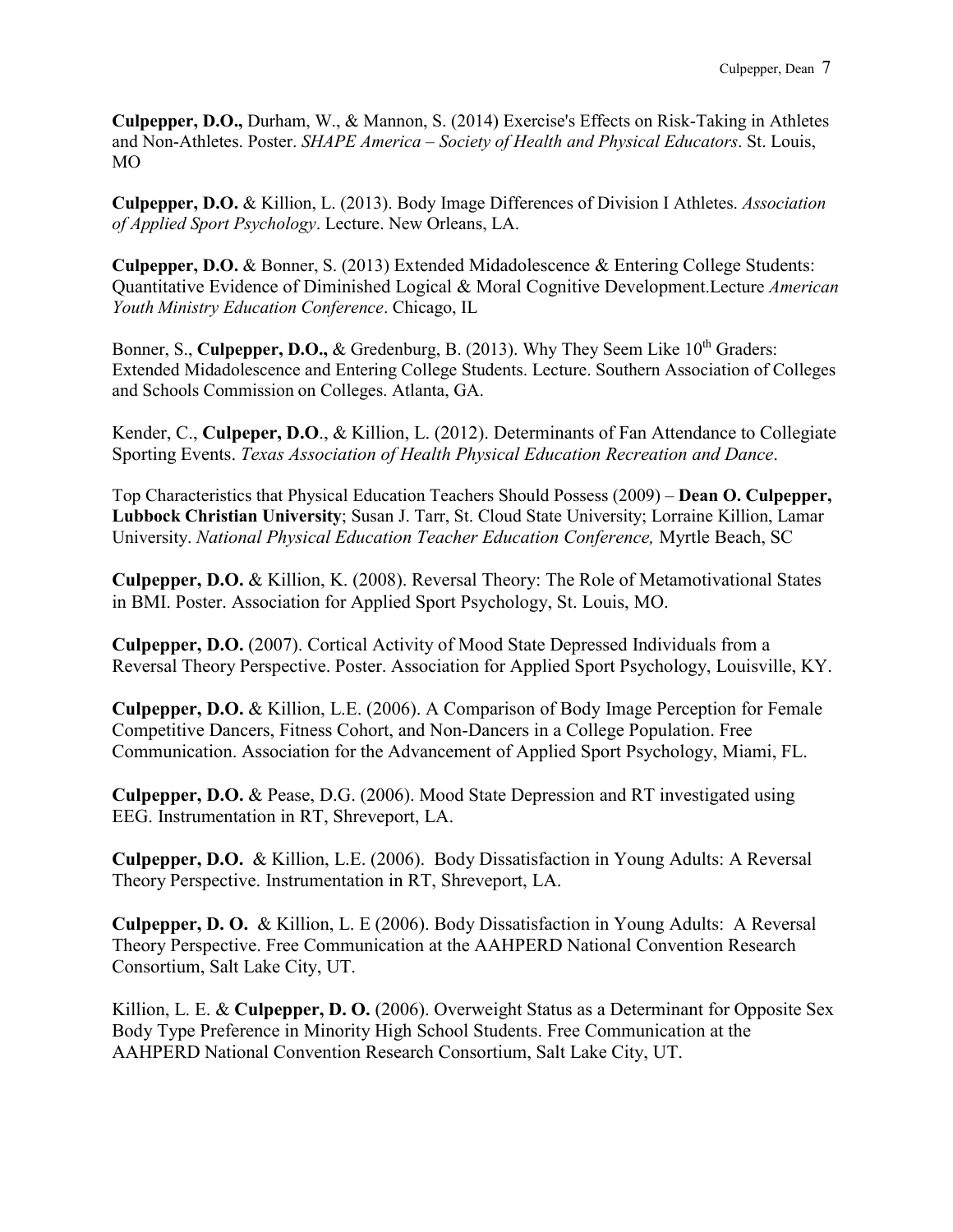Killion, L. E. & **Culpepper, D. O.** (2006). Physical Activity Levels, Body Satisfaction, Ideal Female Figure, and Overweight Status of Minority High School Students. Free Communication at the AAHPERD National Convention Research Consortium, Salt Lake City, UT.

**Culpepper, D.,** Lee, J. T., & Pease, D. G., (2005). Cortical Activity of Individuals While Watching an Exciting Roller Coaster Video. Free Communication at AAASP, Vancouver, BC. **RATED TOP 5 RESEARCH ABSTRACT**

Killion, L. E. & **Culpepper, D. O.** (2005). Psychological Aspects of Body Satisfaction of At Risk of Overweight and Overweight Minority High School Students. Poster at AAASP, Vancouver, BC.

Killion, L. & **Culpepper, D.** (2005). Gender Differences in Body Satisfaction for At Risk of Overweight and Overweight Minority High School Students*.* Free Communication at AAHPERD National Convention Research Consortium Chicago, IL.

**Culpepper, D.** & Killion, L. (2005). Physical Activity, Ethnicity, and Gender as Determinants for Overweight Students in a High School Population**.** Poster presentation to AAHPERD National Convention Research Consortium, Chicago, IL.

**Culpepper, D.,** Jevas, S., & Perkins, H. (2004). Predicting Symptoms of Depression Based on Self-Reported Levels of Physical Activity. Poster to American Alliance for Health, Physical Education, Recreation, & Dance Conference, New Orleans, LA.

**Culpepper, D.** (2003). Effects of Moderate Exercise on Mood State Depression. Free Communication Association for the Advancement of Applied Sport Psychology, Philadelphia, PA.

Yan, J., **Culpepper, D**., Pease, D. (2002). Effects of Movement Complexities on Attention Processes: Preliminary Neuropsychological Data. Free Communication NAASPE.

# **State**

**Culpepper, D.,** Quynh, D., & Killion, L. (2019). Learning the Do and Do Not's of Professional Interviews. Texas Association for Health, Physical Education, Recreation, and Dance. Arlington, TX.

**Culpepper, D.** & Killion, L. (2019). All We Are Is Steps in the Wind. Texas Association for Health, Physical Education, Recreation, and Dance. Arlington, TX.

Rosselli, A, Prewitt, S., & **Culpepper, D.** (2019). Wheelchair Basketball Tournament To Improve Preceptions. Texas Association for Health, Physical Education, Recreation, and Dance. Arlington, TX.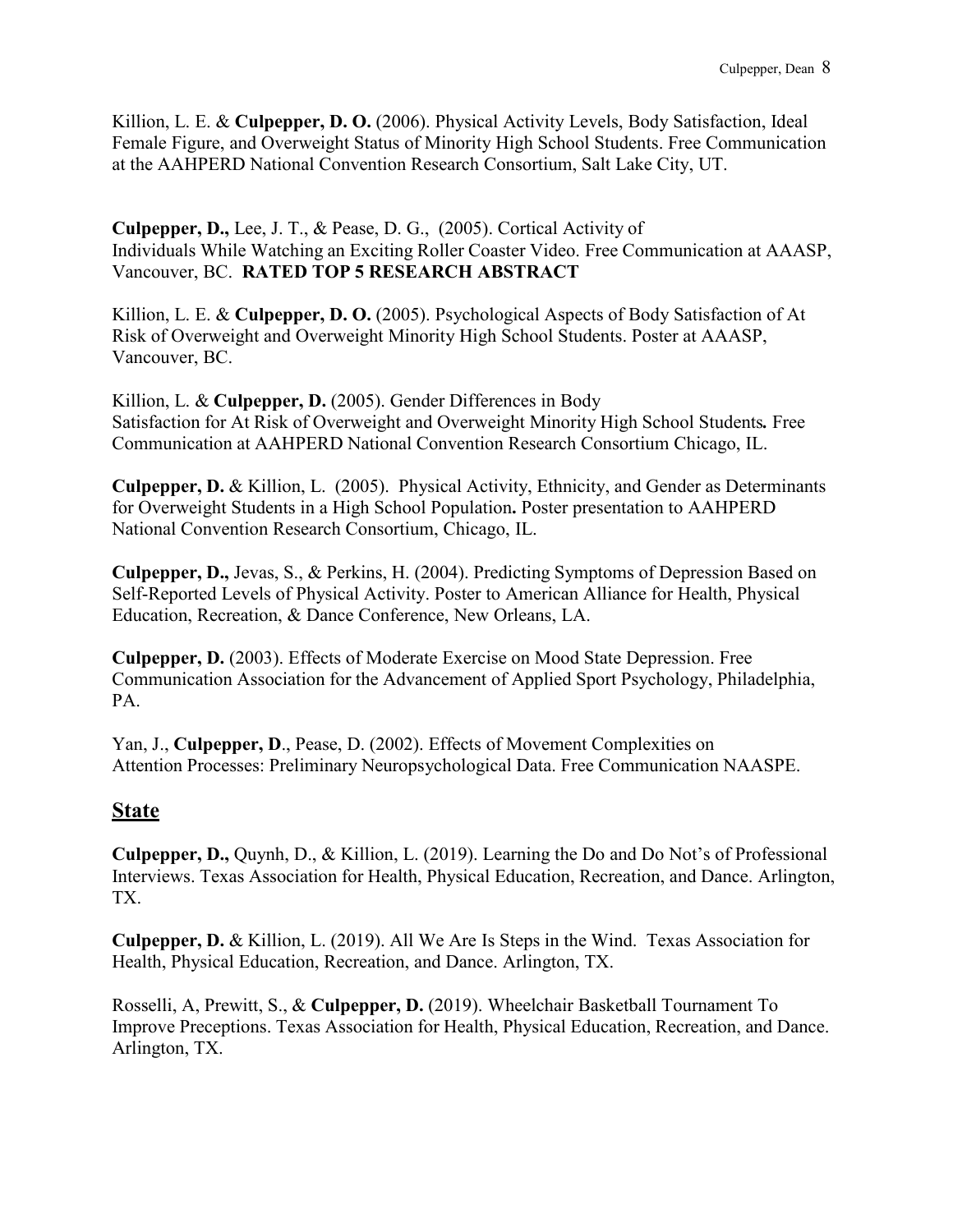Killion, L. & **Culpepper, D.** (2018). Peer Bullying Dilemma: To Report or Not to Report? Texas Association for Health, Physical Education, Recreation, and Dance. Galveston, TX.

Killion, L. & **Culpepper D.** (2018). Professional Portfolios: Making a Lasting Impression. Texas Association for Health, Physical Education, Recreation, and Dance. Galveston, TX.

Prewitt, S., Rossellii, A., & **Culpepper D.** (2018). Branding for Success: Marketing Yourself to Employers. Texas Association for Health, Physical Education, Recreation, and Dance. Galveston, TX.

**Culpepper, D**. & Killion, L. (2017). Research Award Lecture. The Impact of Teacher Physical Activity on Children During Free Play Time Texas Association for Health, Physical Education, Recreation, and Dance. Forth Worth, TX

**Culpepper, D**. & Killion, L (2016). The Impact of Teacher Physical Activity on Children During Free Play Time. Texas Association for Health, Physical Education, Recreation, and Dance. Galveston, Texas. Research Section: First Place/ Professional Level Research –See award letter.

**Culpepper, D.O.** & Mannon, S. (2013). Risk Taking Effects of Exercise*. Texas Association HPERD Journal. Supplement. Vol. 82, n2.pp 20.*

Kender, C., **Culpeper, D.O**., & Killion, L. (2012). Determinants of Fan Attendance to Collegiate Sporting Events. *Texas Association for Health, Physical Education, Recreation and Dance*. Galveston, TX.

**Culpepper, D.O.** & Jevas, S., (2010). Exercise Psychology. *Texas Associatin for Health, Physical Education, Recreation and Dance.* Arlington, TX.

**Culpepper, D.O.,** Killion, L.K., & Lihs, H (2009). A Comparision of Body Image Perception for Female Competitive Dancers, Fitness Cohort, and Non-Dancers in a College Population. *Texas Associatin for Health, Physical Education, Recreation and Dance.* Arlington, TX.

**Culpepper, D.O.,** Killion, L.K., & Tarr, S. (2009). Managerial and Behavioral Characteristics of Quality P.E. Teachers. *Texas Associatin for Health, Physical Education, Recreation and Dance.* Arlington, TX.

**Culpepper, D.O.** & Killion, K. (2008). Characteristics Needed for a Quality Physical Education Program as Specified by P.E. Teachers in the State of Texas. *Texas Association for Health, Physical Education, Recreation, and Dance.* Corpus Christi, TX

Jevas, S, **Culpepper, D.O**., & Archer, K. (2008). The role of personality and sport on depressive symptoms in Division I and Division III collegiate athletes. *Texas Association for Health, Physical Education, Recreation, and Dance.* Corpus Christi, TX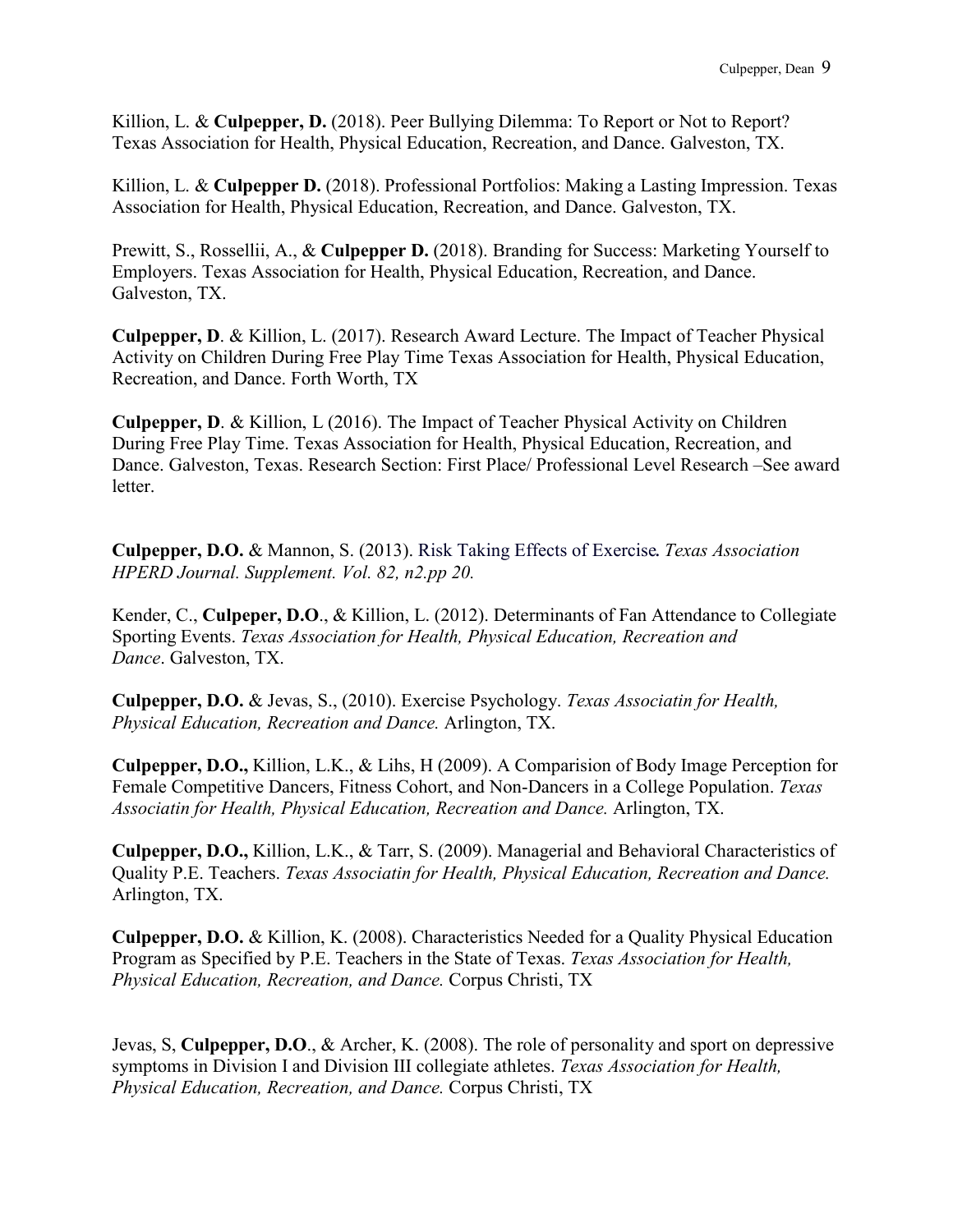Killion, L. E. & **Culpepper, D.O.** (2007). Body Image: Do Older Women Share the Same Dissatisfaction as Their Younger Conterparts? Poster. Presentation for *Texas Association for Health, Physical Education, Recreation, and Dance.* Galveston, TX

Killion, L.E., Henson, S., & **Culpepper, D.O.** (2006). Perceived Body Image Among Collegiate Dancers: A Distorted Image?. Texas Association of Health, Physical Education, Recreation, and Dance, Fort Worth.

Tarr, S., Barrett, B., & **Culpepper, D.O.** (2006). Transitioning from Traditional to Online Learning. Wisconsin Association of Health, Physical Education, Recreation, and Dance. Green Bay.

**Culpepper, D.O.,** Dierhising, T., Burdick, L., Pepin, M., & DeRusha, C. (2006). Personalizing your Physical Education Classroom: Developing an Online Gym. Wisconsin Association of Health, Physical Education, Recreation, and Dance. Green Bay.

Killion, L., & **Culpepper, D.,** (2005). Body Dissatisfaction and Overweight Status in Relation to Exercise Stage of Change in a College Population. Poster Presented at Texas Association for Health, Physical Education, Recreation, and Dance, Corpus Christi.

Killion, L. & **Culpepper, D.** (2004). Correlation Between Body Mass Index and Body Satisfaction in Hispanic and African American High School Students. Poster presentation to Texas Association for Health, Physical Education, Recreation & Dance Conference, Arlington, TX.

**Culpepper, D.** & Killion, L. (2004). Ethnicity, Grip Strength, and Physical Activity as Determinants of BMI in High School Students. Poster presentation for Texas Association for Health, Physical Education, Recreation & Dance Conference, Arlington, TX.

## **Physical Activity and Ethnicity as Determinants for Depressive Symptoms.**

*This study evaluated whether habitual physical activity, gender, and ethnicity are determinants of depressive symptoms. Habitual physical activity and ethnicity were significant determinants of depressive symptoms. (Submitted and defended Candidacy paper to the College of Education, 2004).*

# **Local**

**Culpepper, D.O.** & Bonner, S. (2013). The Case for the Extension of Midadolescence: Moral Reasoning in the First Two Years of College. LCU Scholars Colloquium.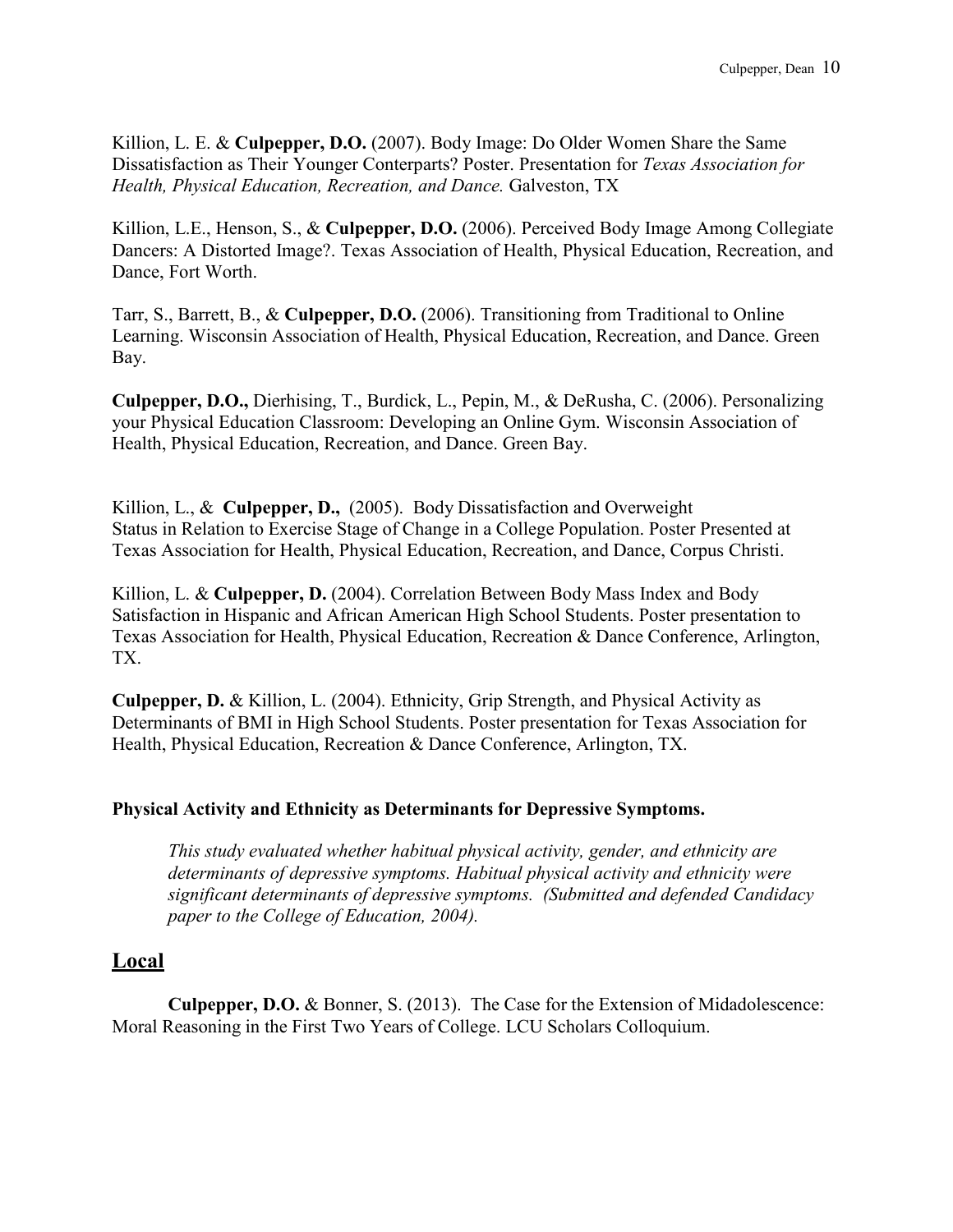Killion, L.K. & **Culpepper, D.O. (**2009). A Reversal Theory Approach to Examining Body Mass Index. *Lamar University Education Conference,* Beaumont, TX. Free Communication

**Culpepper, D.O**., Jevas, S, & Archer, K. (2009). The role of personality and sport on depressive symptoms in Division I and Division III collegiate athletes. Lubbock Christian University. *Scholars Colloquium*, April 16-17<sup>th</sup>

## **REVIEWER**

**National Conference on Undergraduate Research (NCUR):** Reviews undergraduate research for publication in the proceedings. Contact Information: Mila Lemaster [mlemaste@unca.edu](mailto:mlemaste@unca.edu)

**Textbook Chapters:** *FitWell: Questions and Answers*: Chapters 6-9, McGraw-Hill. Contact Information: Lydia Kim, [Lydia\\_Kim@mcgraw-hill.com](mailto:Lydia_Kim@mcgraw-hill.com)

**NASPE -STARS National Association for Sport and Physical Education-(**NASPE**) STARS**: Reviewed K-5 physical education curriculums. Contact Information: Vickie List [vlist@aahperd.org](mailto:vlist@aahperd.org)

## **GRANTS**

**Texas A&M University-Commerce-Faculty Development Grant** \$500

**Eastern New Mexico University- Internal Research Grant** \$3500

**Lubbock Christian University-QEP, Spring 2012** Research Grant-\$310

**Texas Parks and Wildlife—Fall 2010** Community Grant – Applied Decision Date March 2011- \$50,000

## **Lubbock Christian University-QEP, Fall 2008**

Travel Grant, Funded-\$900 **Culpepper, D.O.** & Killion, K. (2008). Reversal Theory: The Role of Metamotivational States in BMI. Poster. Association for Applied Sport Psychology, St. Louis, MO.

**University of Wisconsin-River Falls, Spring 2007** Faculty Research Grant, Funded--\$958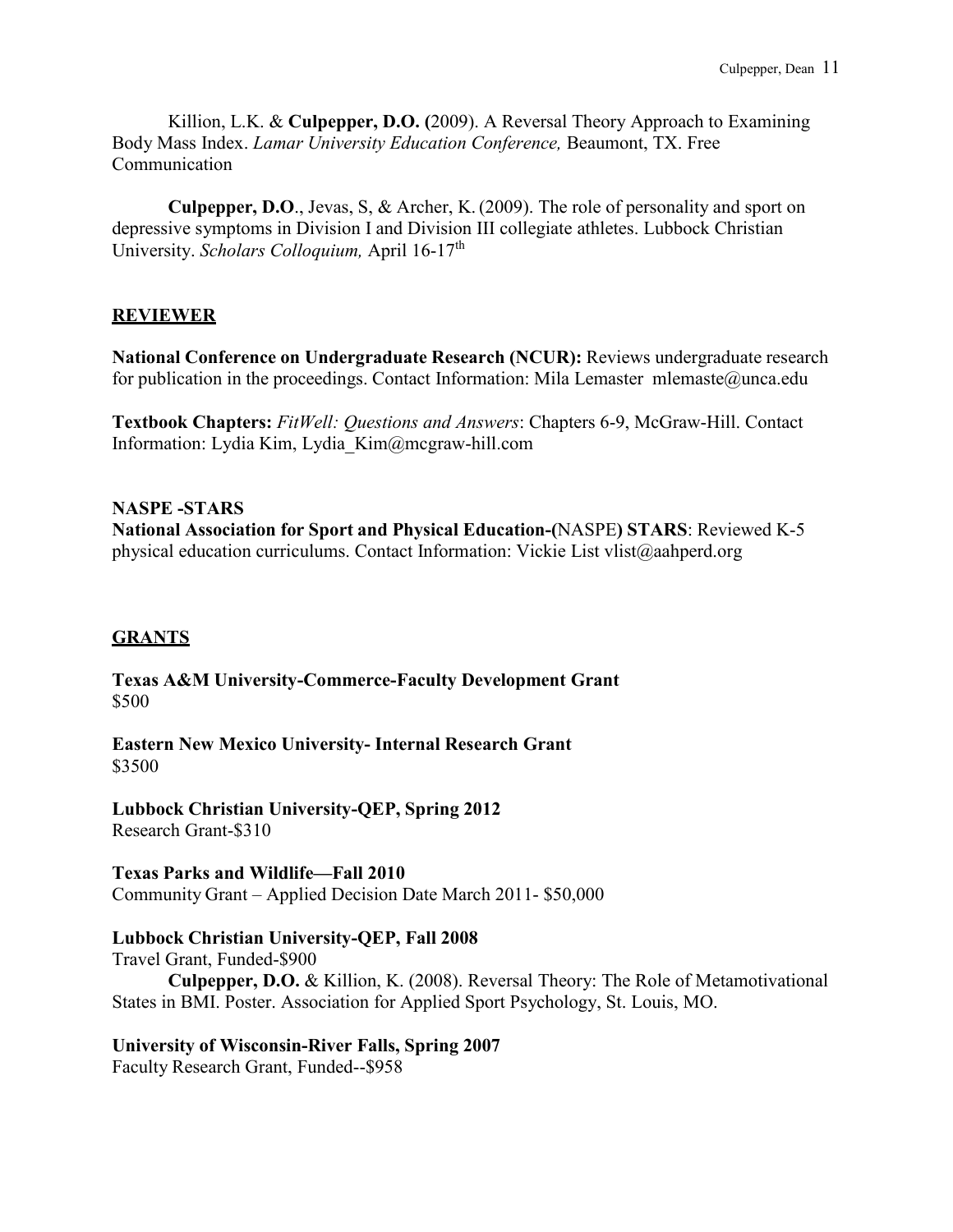**Culpepper, D. O.** & Jevas, S. Metamotivational profiles and body image perception in NCAA Division I and division iii college athletes

#### **University of Wisconsin-River Falls, Fall 2006**

Classroom Improvement Grant, Funded--\$50

**American Alliance for Health, Physical Education, Recreation, and Dance , Fall 2006**

Research Consortium Seed Grant Program, Not Funded--\$5000

**Culpepper, D. O.** & Tarr, S., The Role of a Specific Curriculum Model on Overall Physical Activity in Elementary, Middle, and High School Students.-Funded \$2200

## **University of Wisconsin-River Falls, Fall 2006**

Professional Development Grant, Funded--\$1000

## **University of Wisconsin-River Falls, Spring 2006**

Health Services Mini-Grant, Funded--\$1000 **Culpepper, D. O.** & Tarr, S., Peer Exercise Support Program

# **University of Wisconsin-River Falls, Spring 2006**

Foundation Faculty Grant, Not Fundable--\$6590 Allyn, D. & **Culpepper, D. O.,** Faculty and Student Research Technology Upgrade

# **University of Wisconsin-River Falls, Spring 2006**

Faculty Research Grant, Funded--\$1500 **Culpepper, D. O.** & Tarr, S., The Role of a Specific Curriculum Model on Overall Physical Activity in Elementary, Middle, and High School Students.

## **University of Wisconsin-River Falls, Fall 2005**

Professional Development Grant, Funded--\$1000

# **University of Houston Project GRAD, Summer 2004 Math/Science Director for the Health and Human Performance, Funded--\$20,000**

*Grant designed to fund college exposure and "real world" experience for lower SES and at-risk students. Designed curriculum, lab experiences, and taught 10th and 11th grades students. Created budget and purchased necessary lab equipment for the grant.*

## **EEG EXPERIENCE**

*Competent and use the EEG BioPack system for research purposes. The 10-20 System of Electrode Placement is used.*

# **CERTIFICATIONS:**